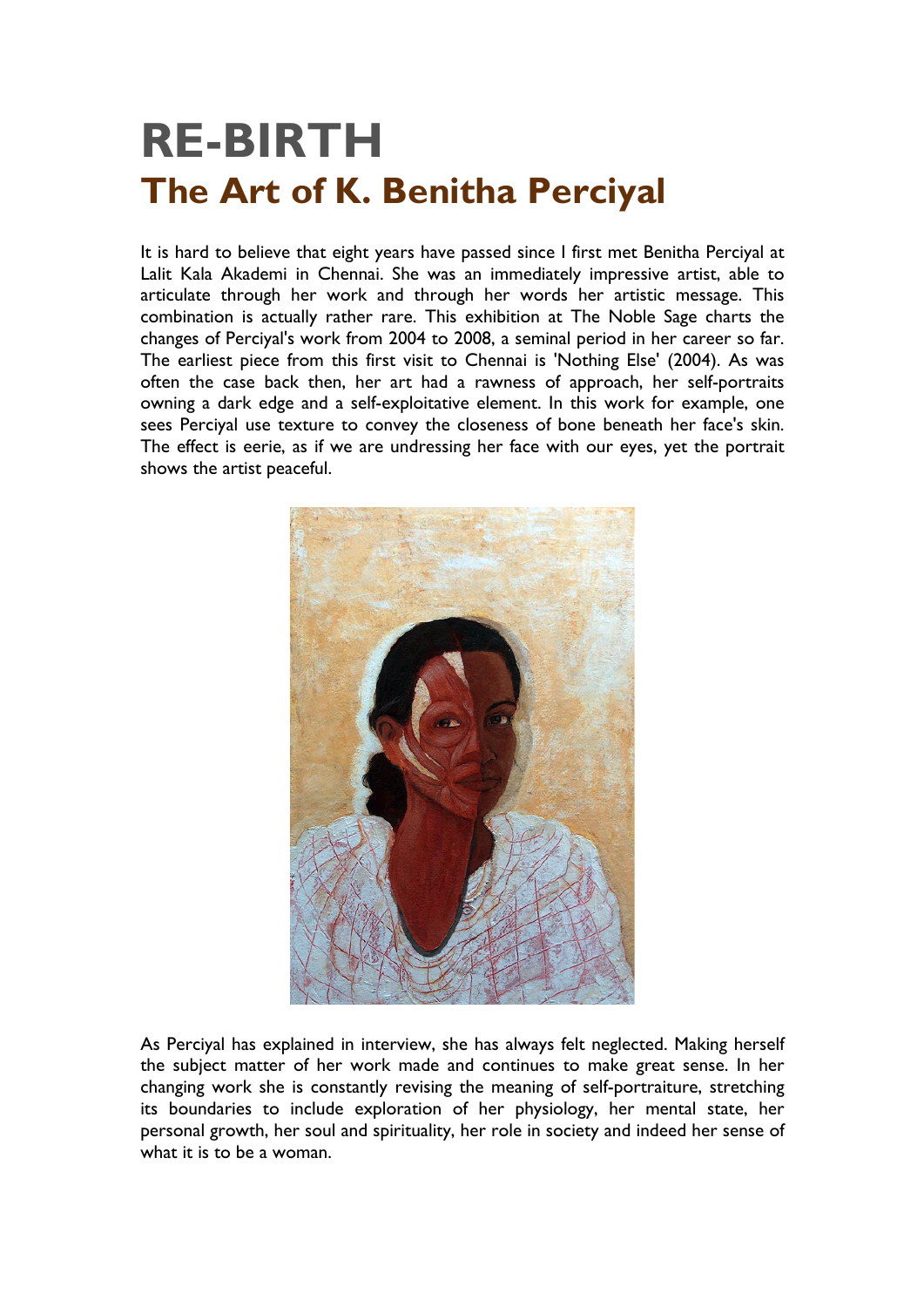Perciyal has often used (loosely) loaded motifs such as 'the seed' and indeed this is a form that binds this exhibition. In 'Untitled' (2006) a pod of seeds is meticulously created within the central varnished silhouette of Perciyal herself. We see the seeds before we see her perhaps implying that we are literally our years of growth and change. Seeds also divide the portrait in 'Sketchbook Series' III (2006). Here used in a patterned manner, we start to see Perciyal's artistic attention to detail and decoration combined with her stylised and simplified silhouette form. We also see the artist's interest in organic materials and media. Her interest since 2006 has been to work as much as possible with naturally-born media (the colour created from soil, cardamom, saffron, ground leaves etc) on naturally-made materials such as handmade paper or other surfaces and fabrics she has collected on her numerous trips abroad and throughout India. In some ways the material individuality of these substances and materials appear to be the only way that the artist can articulate her own make-up and self.



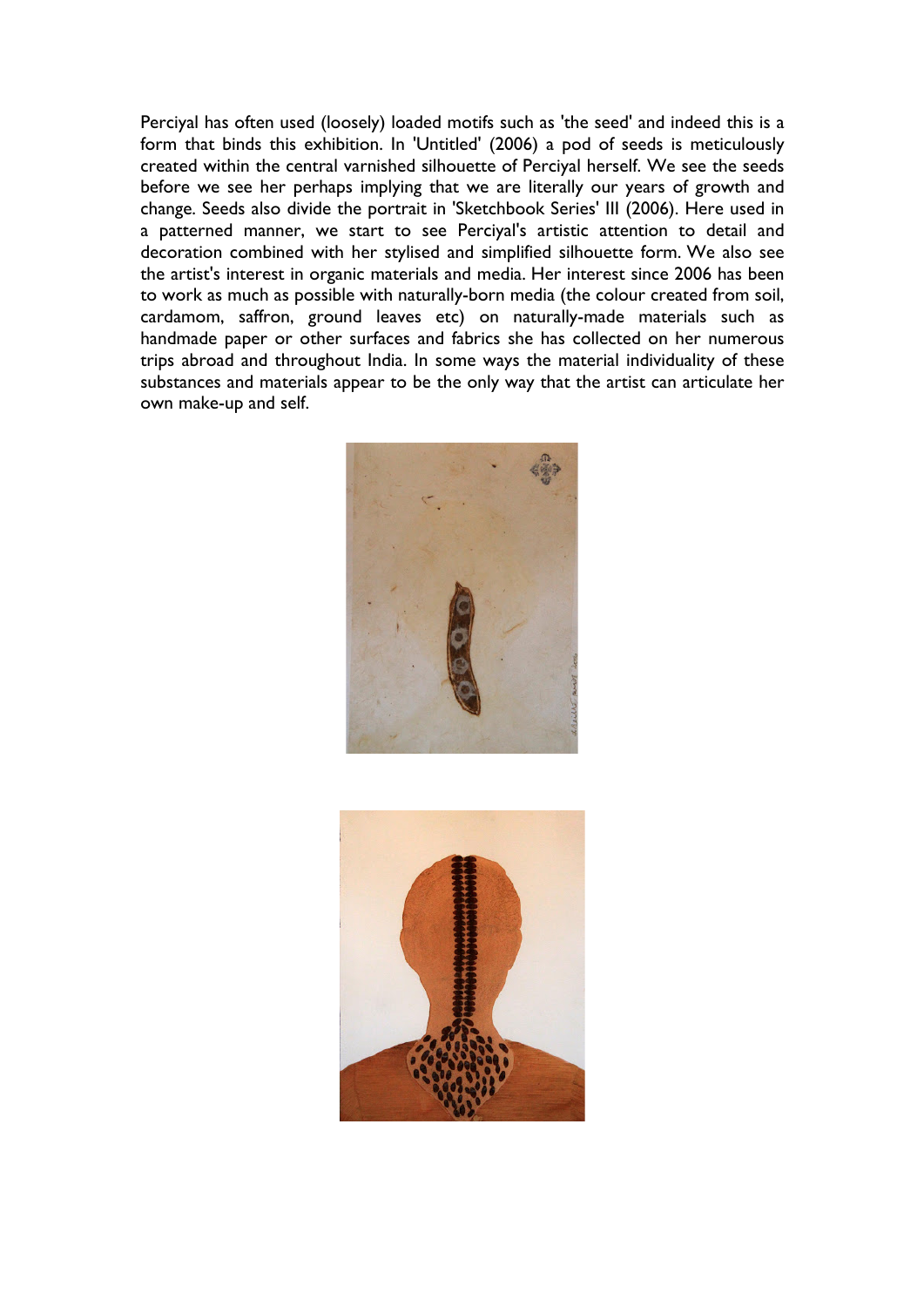The subject of her body, on a molecular level, as a woman in particular, and also indeed physiologically in relation to the psyche, is considered and explored in many of the examples from 2007. In 'Diptych' (2007) Perciyal examines her internal space and relates it to a vessel. The structure of the skeleton is notably erroneous indicating something *greater* than the mere physicality of our bodies and hinted at in the soulful glow of the contents of the bottle in the counter image. In 'Endless Loop' (2007) her own female reproductive organs are described subtly, again relating imagery in form to seeds but also cells and DNA. The subtly of imagery is astonishingly effective. We cannot help but look inside the artist and invade her privacy. The title likewise suggests ideas like the circle of life, inevitability of motherhood and indeed the certainty of maturity and death. 'Untitled' I (2007) again looks at her anatomy, reconfiguring her body, making herself stand out as different from everyone else. This is an evocation of selfhood and individuality.



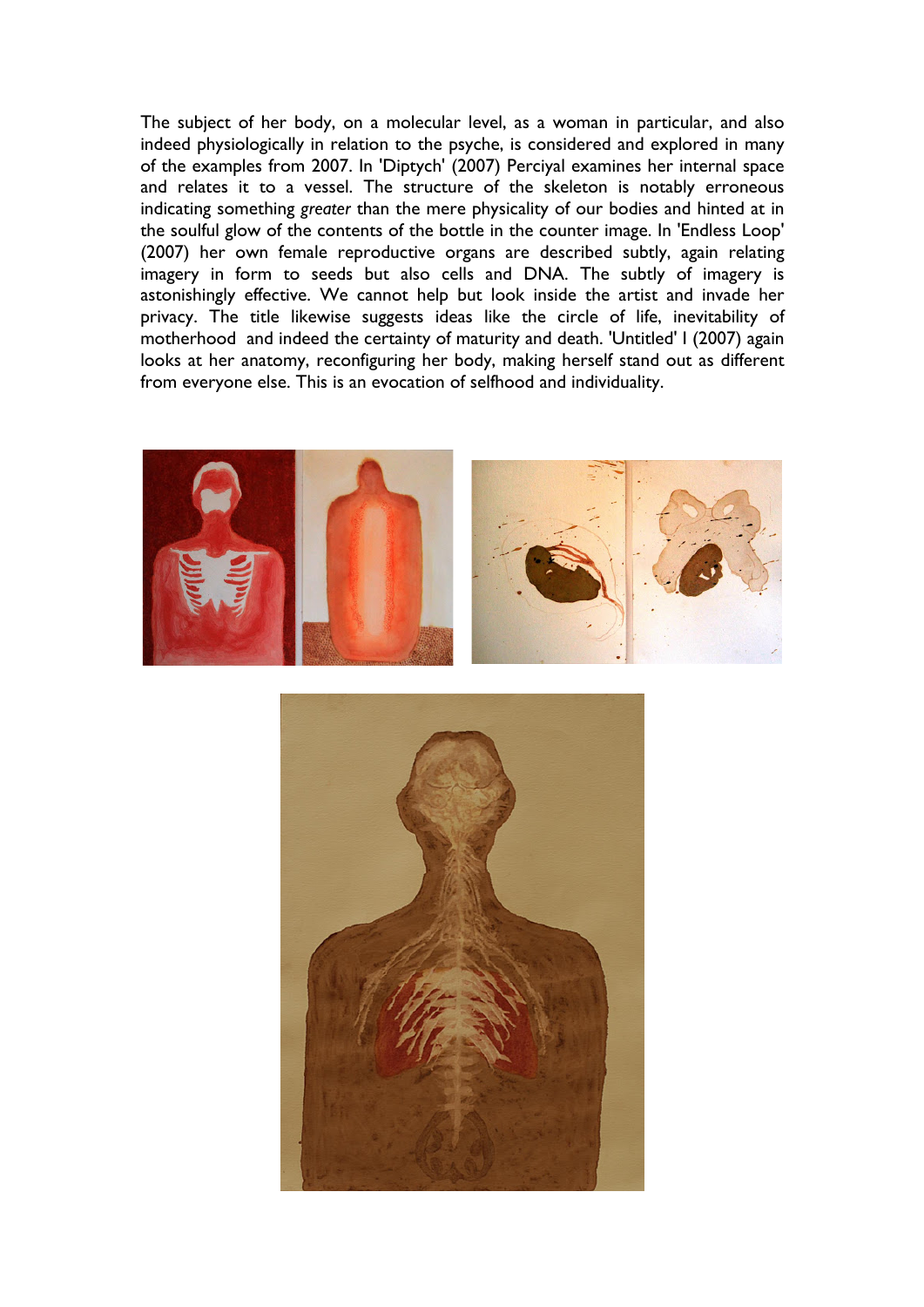Perciyal's spiritual values and their effect on her body is also conveyed in some of her works from this year. One is drawn in particular to 'Without a Pattern' (2007) which by contrast is heavily patterned with her circular rice paper 'feathering'. Is this ironic title the artist pointing to religion and its in-built (unproven) ideas on fate and destiny? One notes the slightly pink nipples and of course the more pronounced halo. The work in this way relates itself to Christian images of the Virgin and other martyred female saints. One is faced with an image of the artist's own sacrifice, perhaps due to her profession in a predominantly male dominated South Indian art world.



In 2008, the psychological aspect of some of Perciyal's work lessened as new softer themes emerged. She began to use the materiality of her natural mediums to bring a sensation of warmth and familiarity for the viewer. Colours and textures exuded a new welcoming aspect in their choice and execution that no doubt reflected the mental wellbeing of the young artist. A good example is 'Self-Portrait with Squirrel' (2008) from the 'Jerry' series of works. Jerry is her pet squirrel that she befriended in the Lalit Kala Akademi studio. Today she looks after Jerry and his growing family, like a mother, with kindness and love. It has awakened in her feelings she wasn't aware she had as well as given her a new understanding of those little sweet things of life that are so easily overlooked. In this work, the artist hides in the background, a fragile receding ghost, lending a shoulder to her pet represented by contrast in full colour. It is the artist surrendering to the biological urge to mother, to relinquish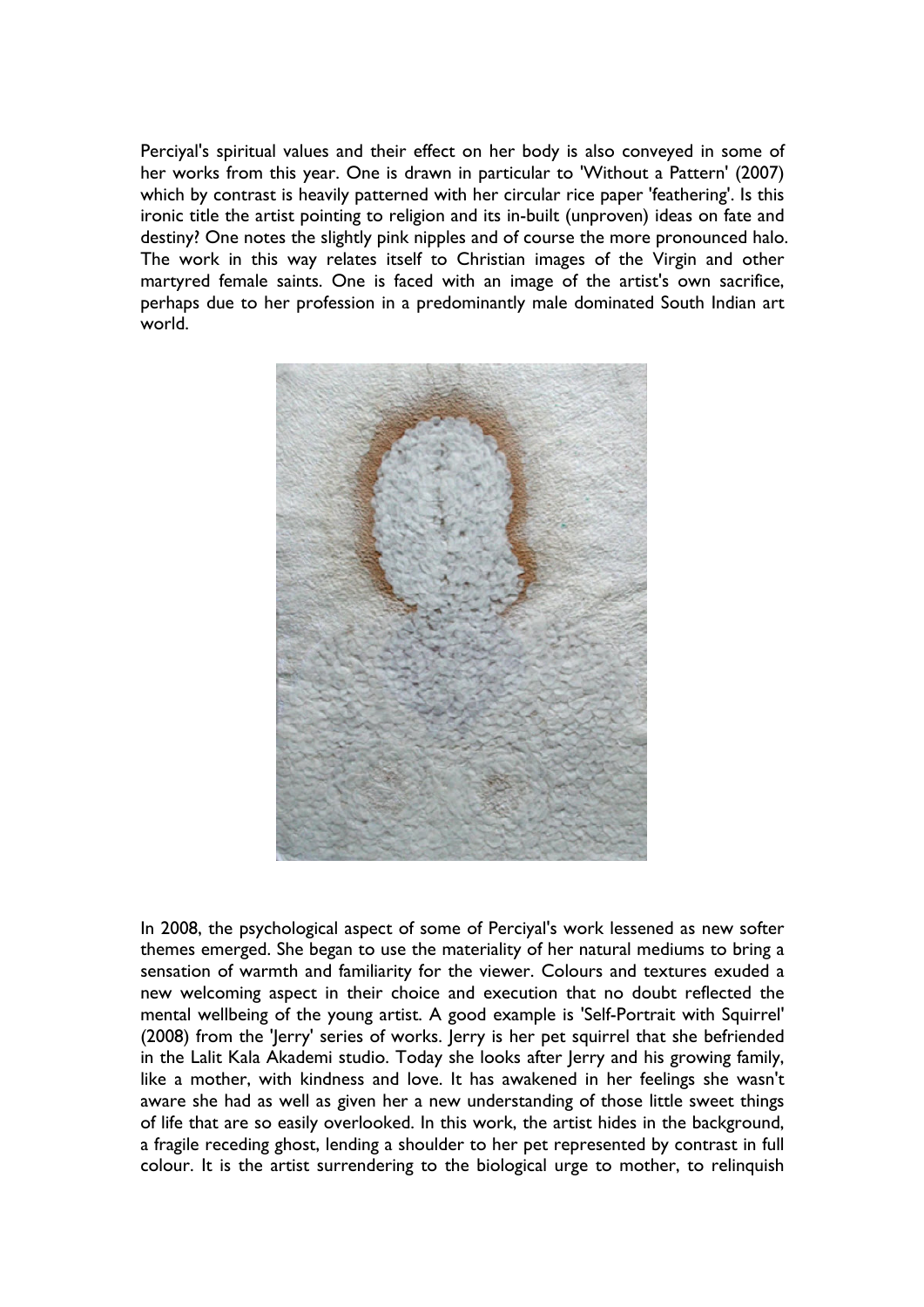existence for the sake of one's baby.



In the most recent works in the exhibition, created during her London stay in 2008 and never displayed before at The Noble Sage, Perciyal continues to show her love of materials and newly found imagery. 'Untitled' (Leaf) (2008) and 'Untitled' (Bark with eye) (2008) both were inspired by a visit to Tate Modern. Rather than the art within the building, it was the trees outside that inspired both these works. Typical of the artist, it is in nature that she sees herself and her art rather than in the messages of other artists.